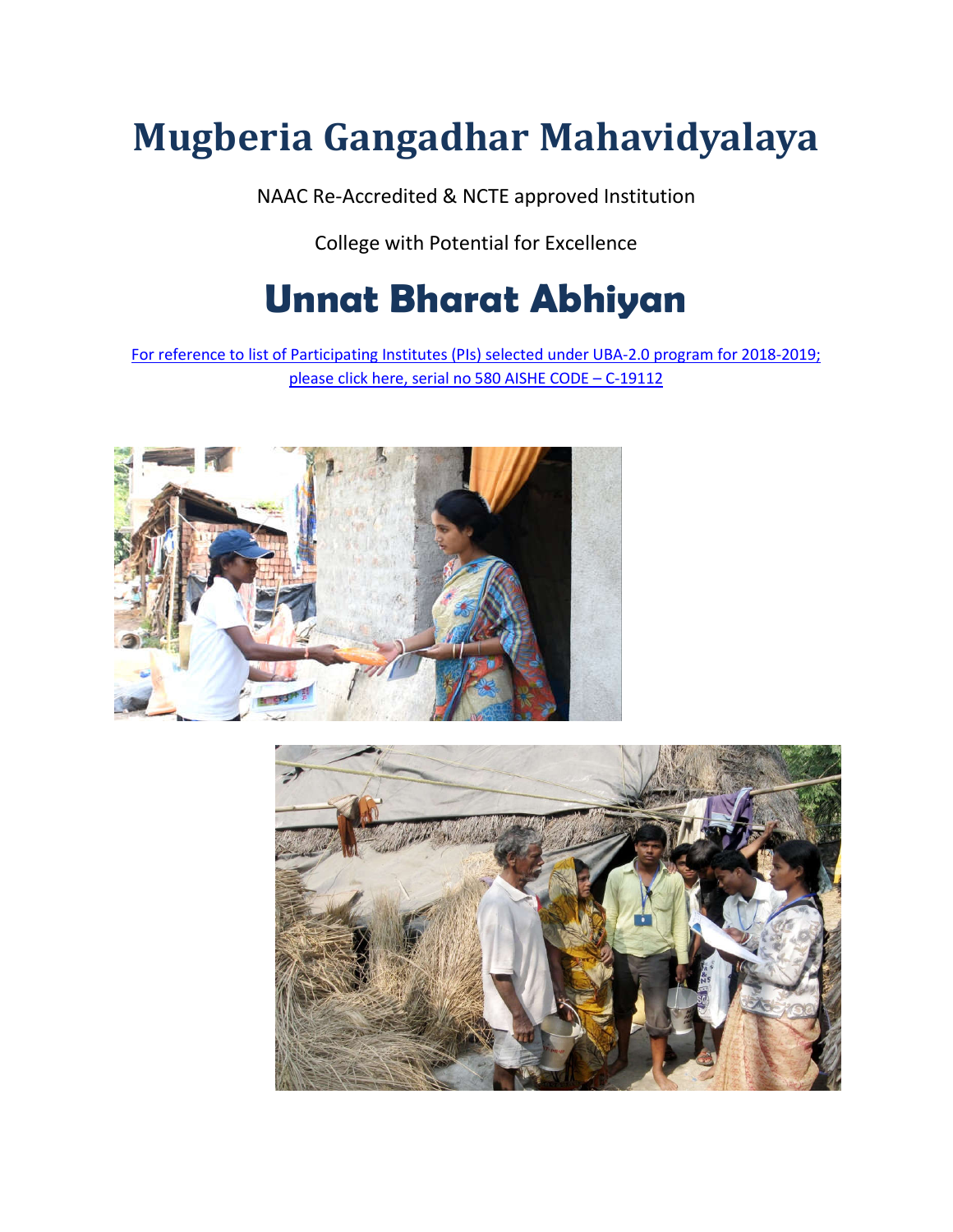## Introduction

Mugberia Gangadhar Mahavidyalaya has adopted Unnat Bharat Abhiyan programme inspired by the vision of transformational change in rural development processes by leveraging knowledge institutions to help build the architecture of an Inclusive India launched by the Ministry of Human Resource Development, Govt. of India.

## About the Programme :

Mugberia Gangadhar Mahavidyalaya aims to make the overall development of 05 adopted villages adjacent to college. It is designed to cater the rural needs and development in terms of collaborative endeavor to promote education, self reliance, skills and infrastructure. Essentially, as it has been directed by the Ministry of Human Resource Development that "our professional higher education institutions have largely been oriented to cater to the mainstream industrial sector and, barring a few exceptions, have hardly contributed directly to the development of the rural sector. Unnat Bhārat Abhiyān (UBA) is a much needed and highly challenging initiative in this direction". Therefore as HEI, Mugberia Gangadhar Mahavidyalaya also participated in the UBA to contribute development in the rural sector.

#### Goals:

- 1. Development of literacy rate among the adult women villagers
- 2. Socio-economic development of the villagers
- 3. Promote cultural development among the villagers
- 4. Encourage digital literacy training for the villagers
- 5. Awareness Training Programme for community Health & Sanitation
- 6. Training and awareness about self employment and entrepreneurship development.

#### Adopted villages:

We have already adopted five villages under Mugberia Gram Panchayat.

- 1. Raghunathchawk village
- 2. Bhupatinagar
- 3. Padmatamili
- 4. Suadighi
- 5. Kismat Patna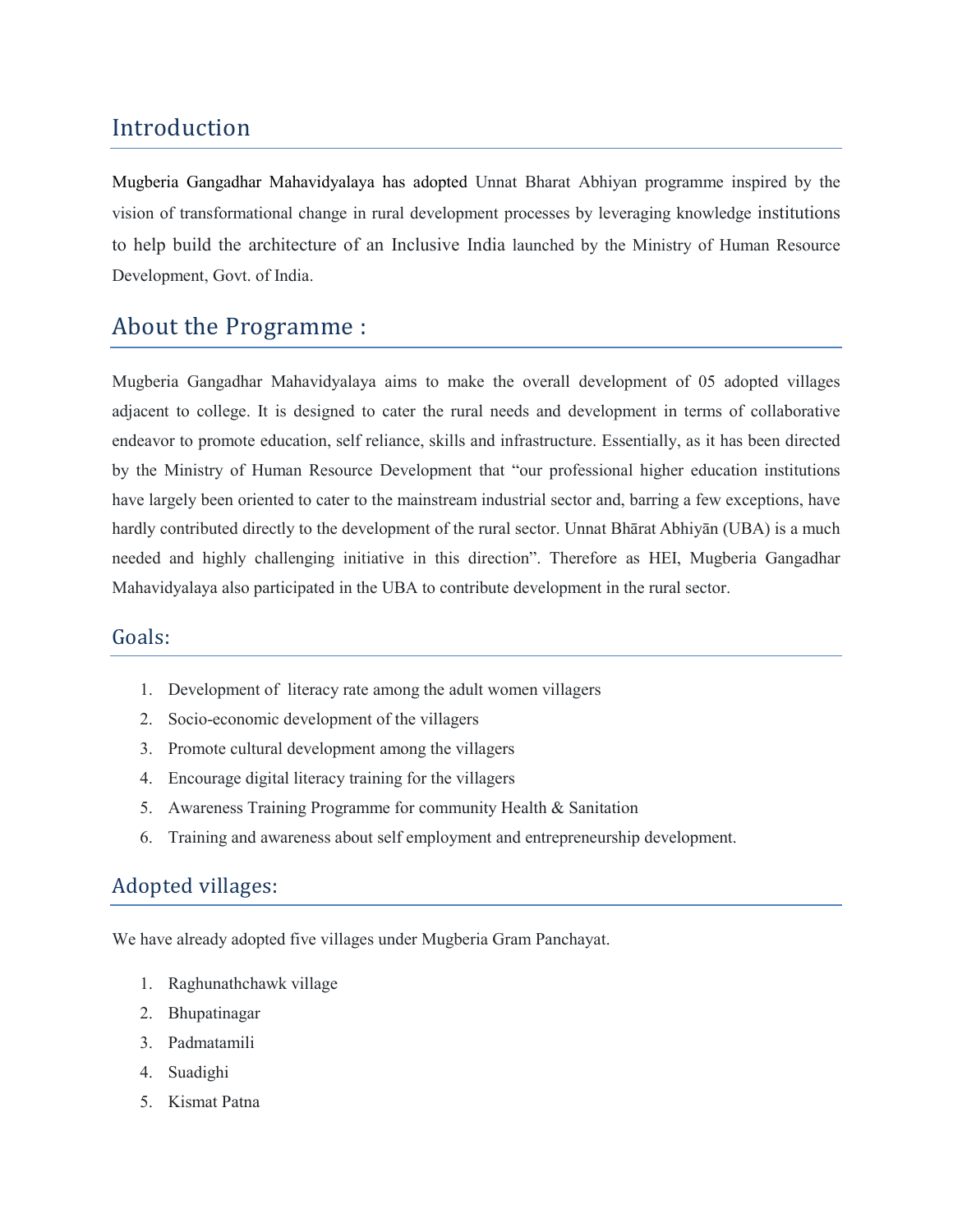## Advisory Committee

- 1. Dr. Swapan Kumar Misra , Principal
- 2. Dr. Subhas Chandra, Associate Professor of Philosophy
- 3. Dr. Prasenjit Ghosh, Associate Professor of History
- 4. Dr. kalipada Maity, Assistant Professor of Mathematics & IQAC Co-ordinator
- 5. Dr. Bidhan Samanta, Assistant Professor of Chemistry & Research Cell Co-ordinator

### Working Committee

- 1. Dr. Pintu Roy Choudhury, Assistant Professor of Bengali & NSS Co-ordinator
- 2. Dr. Narottam Sutradhar, Assistant Professor of Chemistry
- 3. Mr. Sanatan adhikary, Assistant Professor of History & NSS Co-ordinator
- 4. Mrs. Irani Banerjee Chatterjee, Assistant Professor of Geography
- 5. Mrs. Sutapa Giri, APTT, Department of Sanskrit & NSS Co-ordinator
- 6. Sri Purnendu Mondal, Non Teaching staff
- 7. Sri Sukanta Khatua, GS

## Photogrpahs



**Figure 1: Cleaning programme in the village.**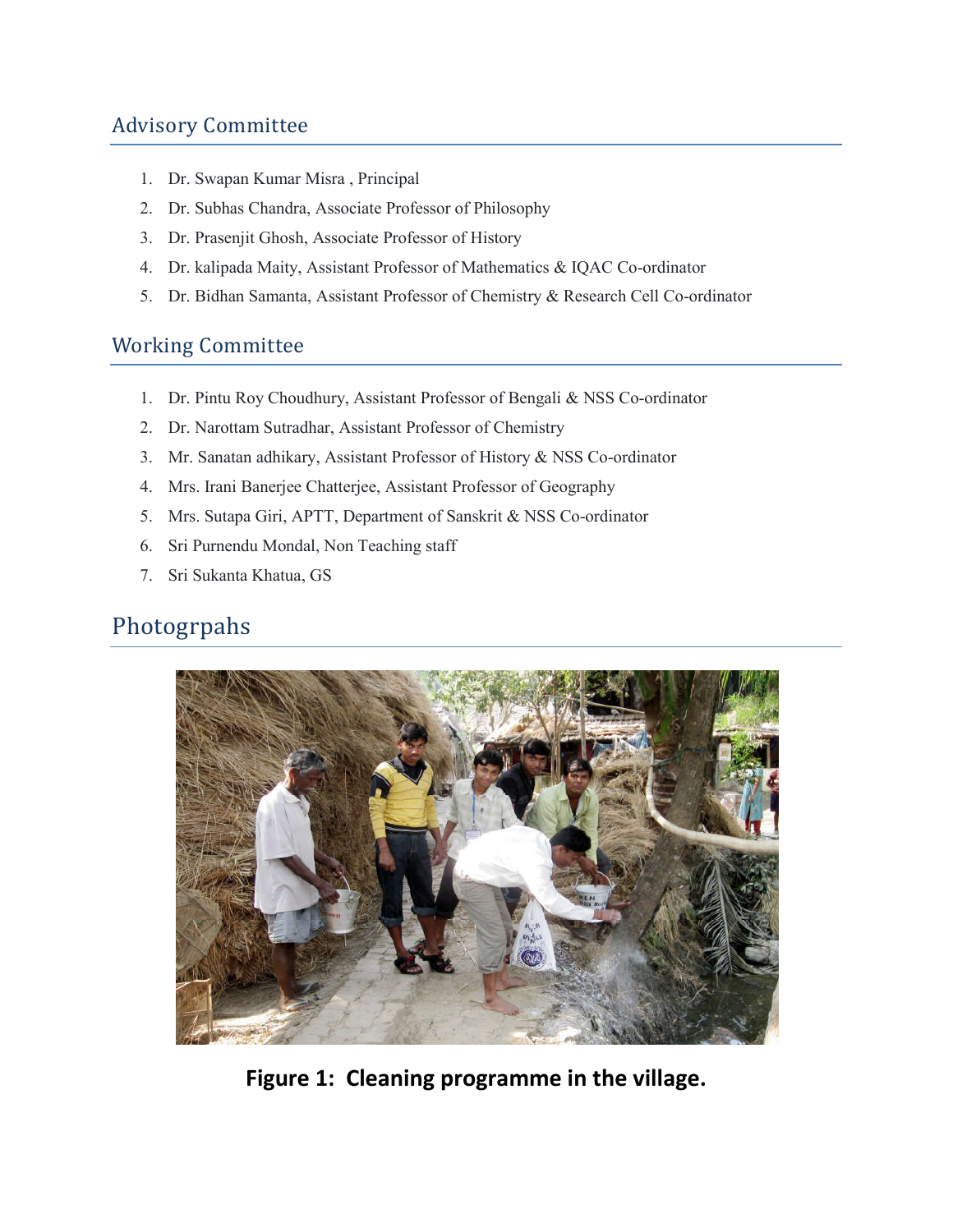

**Figure 2 : Social awareness programme against domestic violence**



**Figure 3 : Meeting with the villagers**